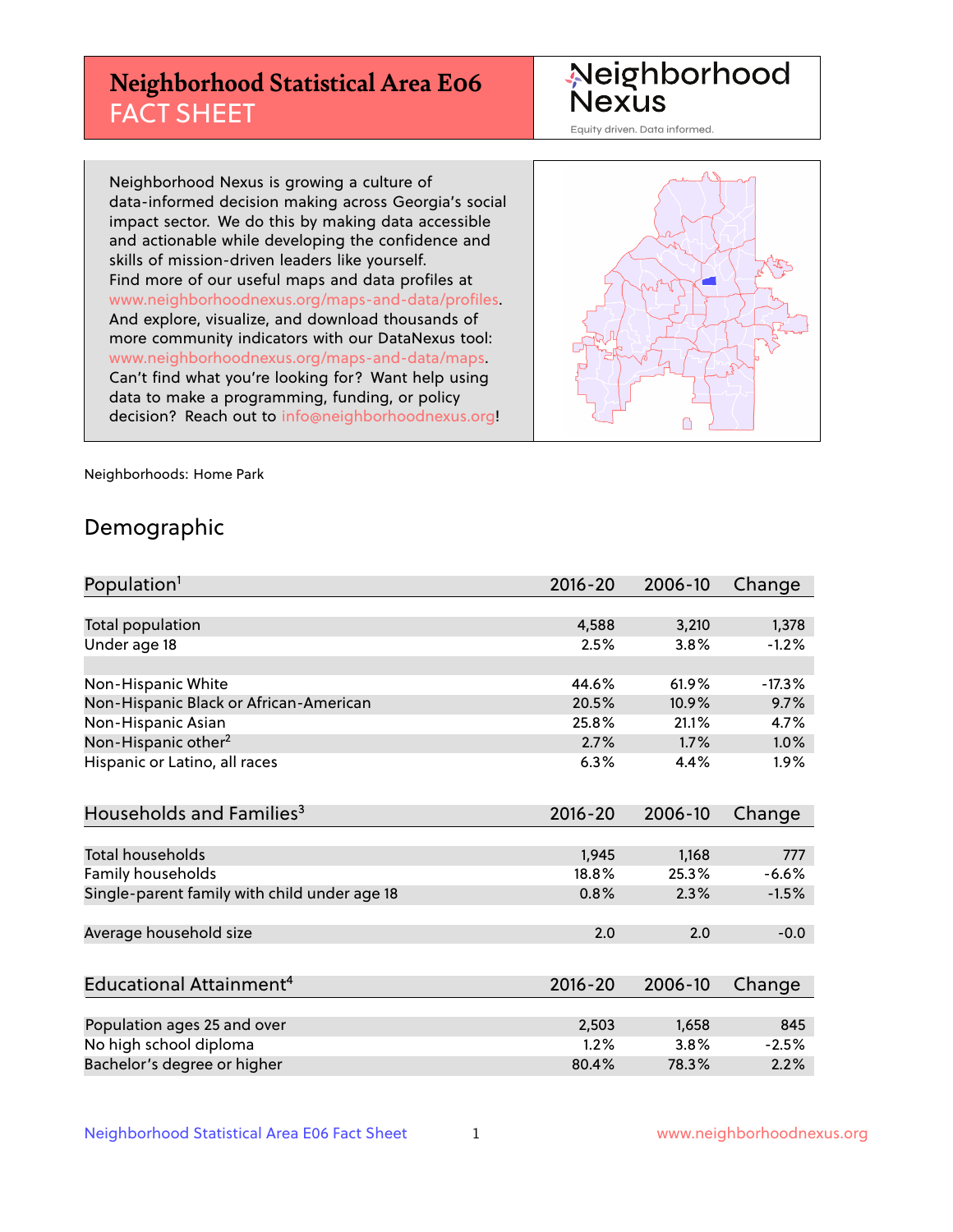# Change Measures, continued...

| Employment <sup>5</sup>                                 | $2016 - 20$    | 2006-10      | Change            |
|---------------------------------------------------------|----------------|--------------|-------------------|
|                                                         |                |              |                   |
| Total workers residing in Neighborhood Statistical Area | 2,424<br>11.1% | 875<br>27.3% | 1,549<br>$-16.2%$ |
| Workers with earnings \$1250/month or less              | 15.6%          | 36.0%        | $-20.4%$          |
| Workers with earnings \$1251/month to \$3333/month      | 73.3%          | 36.7%        | 36.6%             |
| Workers with earnings greater than \$3333/month         |                |              |                   |
| Total jobs located in Neighborhood Statistical Area     | 6,187          | 2,559        | 3,628             |
| Jobs with earnings \$1250/month or less                 | 17.7%          | 24.6%        | $-6.9%$           |
| Jobs with earnings \$1251/month to \$3333/month         | 28.1%          | 42.6%        | $-14.5%$          |
| Jobs with earnings greater than \$3333/month            | 54.2%          | 32.7%        | 21.5%             |
|                                                         |                |              |                   |
| Jobs/workers ratio                                      | 2.6            | 2.9          | $-0.4$            |
|                                                         |                |              |                   |
| Income and Poverty <sup>6</sup>                         | 2016-20        | 2006-10      | Change            |
|                                                         |                |              |                   |
| Median household income                                 | \$62,960       | \$53,677     | \$9,283           |
|                                                         |                |              |                   |
| Population for whom poverty status is determined        | 3,889          | 2,324        | 1,565             |
| Population below poverty                                | 33.5%          | 23.6%        | 9.9%              |
|                                                         |                |              |                   |
| Housing <sup>7</sup>                                    | 2016-20        | 2006-10      | Change            |
|                                                         |                |              |                   |
| Total housing units                                     | 2,342          | 1,512        | 830               |
| Occupied housing units                                  | 83.0%          | 77.2%        | 5.8%              |
| Vacant housing units                                    | 17.0%          | 22.8%        | $-5.8%$           |
|                                                         |                |              |                   |
| Occupied housing units                                  | 1,945          | 1,168        | 777               |
| Owner occupied housing units                            | 29.9%          | 35.1%        | $-5.2%$           |
| Renter occupied housing units                           | 70.1%          | 64.9%        | 5.2%              |
|                                                         |                |              |                   |
| Access to a Vehicle <sup>8</sup>                        | $2016 - 20$    | 2006-10      | Change            |
|                                                         |                |              |                   |
| Occupied housing units                                  | 1,945          | 1,168        | 777               |
| No vehicle available                                    | 14.6%          | 10.8%        | 3.8%              |
|                                                         |                |              |                   |
| Crime Rates, per 10,000 Population <sup>9</sup>         | 2017-21        | 2012-16      | Change            |
|                                                         |                |              |                   |
| All Part I crimes                                       | 443.8          | 345.7        | 98.1              |
| Violent crime                                           | 33.1           | 29.8         | 3.3               |
| Murder                                                  | 0.0            | 0.0          | 0.0               |
| Robbery                                                 | 18.7           | 22.5         | $-3.8$            |
| Aggravated assault                                      | 14.4           | 7.3          | 7.1               |
| Property crime                                          | 410.6          | 315.9        | 94.8              |
| <b>Burglary</b>                                         | 31.4           | 33.8         | $-2.4$            |
| Larceny                                                 | 311.7          | 250.1        | 61.6              |
| Vehicle theft                                           | 67.6           | 32.0         | 35.6              |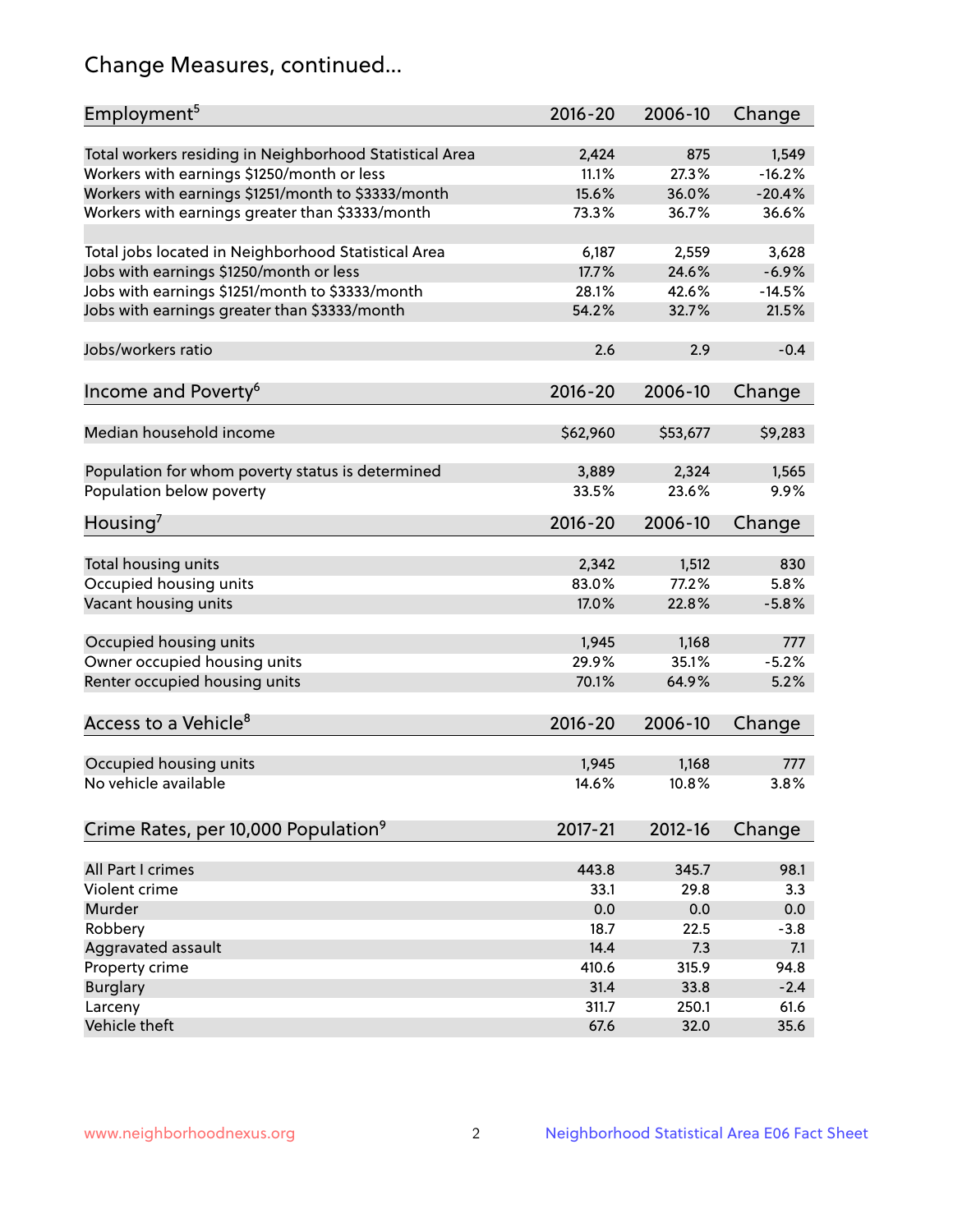# Current Data: Demographic

| Sex and Age, 2016-20 <sup>10</sup>                    | <b>Estimate</b> | Margin of Error |
|-------------------------------------------------------|-----------------|-----------------|
| Total population                                      | 4,588           | $\pm$ 672       |
| Male                                                  | 61.5%           | ±11.1%          |
| Female                                                | 38.5%           | $\pm$ 5.9%      |
| Under 5 years                                         | 1.1%            | $\pm 1.3\%$     |
| 5 to 9 years                                          | 0.3%            | $\pm$ 0.5%      |
| 10 to 14 years                                        | 0.6%            | $\pm 1.1\%$     |
| 15 to 19 years                                        | 7.4%            | $\pm 2.7\%$     |
| 20 to 24 years                                        | 36.0%           | $\pm$ 9.6%      |
| 25 to 34 years                                        | 35.1%           | $\pm$ 6.4%      |
| 35 to 44 years                                        | 7.2%            | $\pm$ 3.2%      |
| 45 to 54 years                                        | 7.0%            | $\pm$ 3.7%      |
| 55 to 59 years                                        | 2.2%            | $\pm1.4\%$      |
| 60 to 64 years                                        | 1.9%            | $\pm 1.6\%$     |
| 65 to 74 years                                        | 1.1%            | ±1.0%           |
| 75 to 84 years                                        | 0.1%            | $\pm$ 0.7%      |
| 85 years and over                                     | 0.0%            | $\pm$ 0.5%      |
| Median age (years)                                    | 25.9            | $\pm$ 0.4       |
| Race and Ethnicity, 2016-20 <sup>11</sup>             | <b>Estimate</b> | Margin of Error |
| Total population                                      | 4,588           | $\pm$ 672       |
| Hispanic or Latino (of any race)                      | 6.3%            | ±2.8%           |
| Not Hispanic or Latino                                | 93.7%           | $\pm$ 3.8%      |
| White alone                                           | 44.6%           | $\pm$ 7.5%      |
| Black or African American alone                       | 20.5%           | $\pm$ 6.5%      |
| American Indian and Alaska Native alone               | 0.0%            | $\pm$ 0.3%      |
| Asian alone                                           | 25.8%           | $\pm$ 8.7%      |
| Native Hawaiian and other Pacific Islander alone      | 0.1%            | $\pm$ 0.5%      |
| Some other race alone                                 | 0.2%            | $\pm 0.8\%$     |
| Two or more races                                     | 2.3%            | $\pm 2.2\%$     |
| U.S. Citizenship Status, 2016-20 <sup>12</sup>        | <b>Estimate</b> | Margin of Error |
| Foreign-born population                               | 1,327           | $\pm$ 484       |
| Naturalized U.S. citizen                              | 19.7%           | $\pm$ 7.5%      |
| Not a U.S. citizen                                    | 80.3%           | $\pm$ 17.1%     |
| Citizen, Voting Age Population, 2016-20 <sup>13</sup> | <b>Estimate</b> | Margin of Error |
| Citizen, 18 and over population                       | 3,408           | $\pm$ 567       |
| Male                                                  | 58.0%           | $\pm$ 9.3%      |
| Female                                                | 42.0%           | $\pm$ 7.0%      |
|                                                       |                 |                 |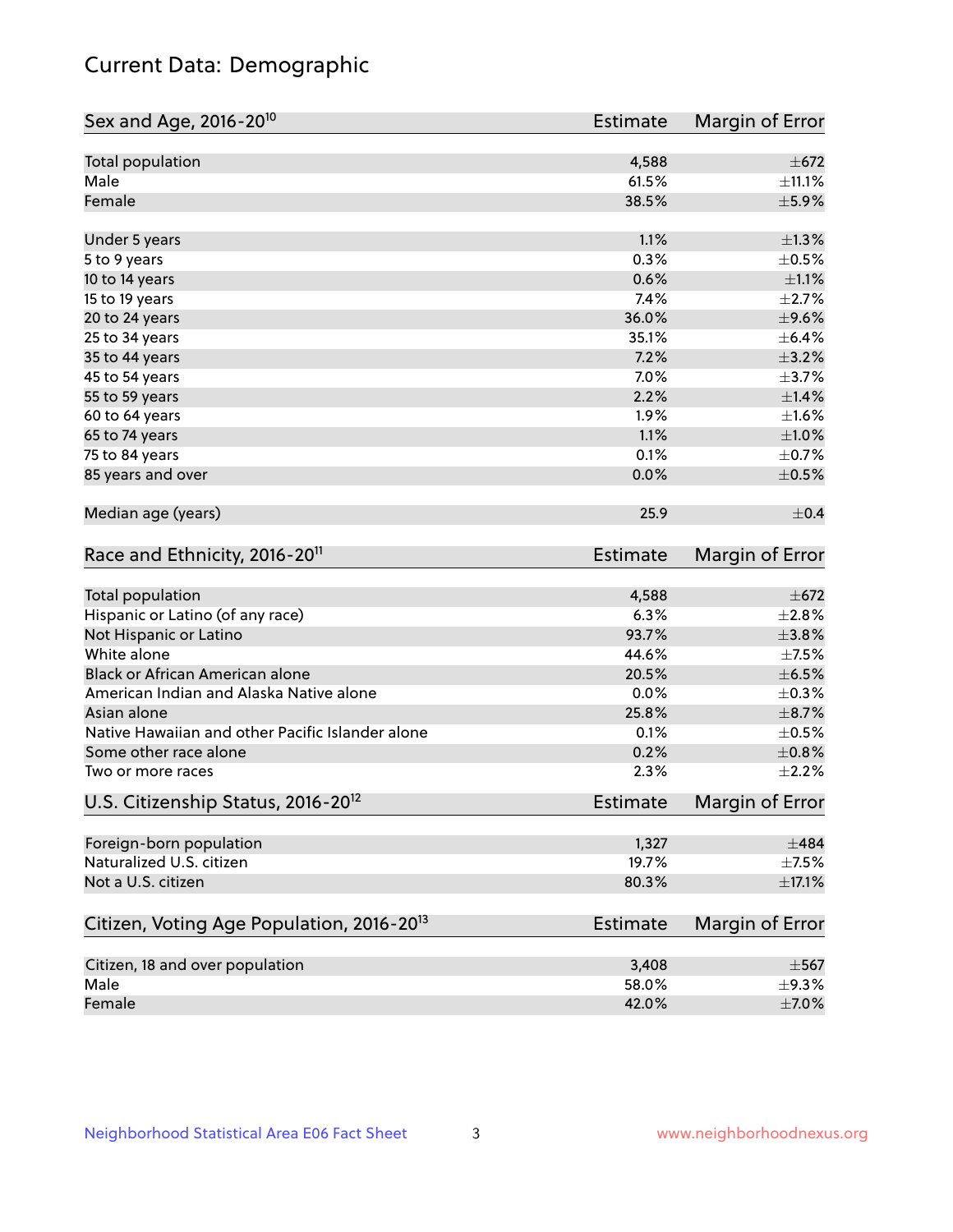# Current Data: Economic

| Income, 2016-20 <sup>14</sup>                                     | Estimate  | Margin of Error |
|-------------------------------------------------------------------|-----------|-----------------|
| All households                                                    | 1,945     | ±271            |
| Less than \$10,000                                                | 12.2%     | $\pm$ 5.1%      |
| \$10,000 to \$14,999                                              | 3.9%      | $\pm$ 3.1%      |
| \$15,000 to \$24,999                                              | 7.6%      | $\pm$ 6.7%      |
| \$25,000 to \$34,999                                              | 4.7%      | $\pm 3.6\%$     |
|                                                                   | 13.6%     |                 |
| \$35,000 to \$49,999                                              |           | $\pm$ 7.0%      |
| \$50,000 to \$74,999                                              | 16.9%     | $\pm$ 9.2%      |
| \$75,000 to \$99,999                                              | 9.3%      | $\pm$ 5.3%      |
| \$100,000 to \$149,999                                            | 13.6%     | $\pm$ 5.2%      |
| \$150,000 to \$199,999                                            | 9.7%      | $\pm$ 4.2%      |
| \$200,000 or more                                                 | 8.5%      | $\pm$ 5.6%      |
| Median household income (dollars)                                 | \$62,960  | $\pm$ 6,522     |
| Mean household income (dollars)                                   | \$90,974  | $±$ 26,129      |
| Households with earnings                                          | 90.6%     | $\pm$ 6.3%      |
| Mean earnings (dollars)                                           | \$97,270  | $±$ 28,196      |
| Households with Social Security                                   | 2.9%      | $\pm 2.8\%$     |
| Mean Social Security income (dollars)                             | \$9,108   | $\pm$ 8,920     |
| Households with retirement income                                 | 3.8%      | $\pm 3.0\%$     |
| Mean retirement income (dollars)                                  | \$8,662   | $\pm$ 4,678     |
| Households with Supplemental Security Income                      | 0.7%      | $\pm 2.2\%$     |
| Mean Supplemental Security Income (dollars)                       | \$0       | $\pm$ 0         |
| Households with cash public assistance income                     | 0.0%      | $\pm$ 0.8%      |
| Mean cash public assistance income (dollars)                      | t         | $^+$            |
| Households with Food Stamp/SNAP benefits in the past 12<br>months | 0.4%      | $\pm 1.1\%$     |
| Family households                                                 | 365       | $\pm$ 140       |
| Less than \$10,000                                                | 1.5%      | $\pm$ 6.6%      |
| \$10,000 to \$14,999                                              | 0.3%      | ±3.8%           |
| \$15,000 to \$24,999                                              | 1.1%      | $\pm$ 6.5%      |
| \$25,000 to \$34,999                                              | 0.0%      | $\pm$ 6.0%      |
| \$35,000 to \$49,999                                              | 2.1%      | $\pm$ 8.3%      |
| \$50,000 to \$74,999                                              | 15.2%     | $\pm$ 15.2%     |
| \$75,000 to \$99,999                                              | 11.2%     | $\pm$ 8.9%      |
| \$100,000 to \$149,999                                            | 22.3%     | ±13.4%          |
| \$150,000 to \$199,999                                            | 20.4%     | $\pm$ 14.1%     |
| \$200,000 or more                                                 | 25.9%     | $\pm 25.0\%$    |
| Median family income (dollars)                                    | \$129,827 | ±27,398         |
| Mean family income (dollars)                                      | \$185,325 | ±131,000        |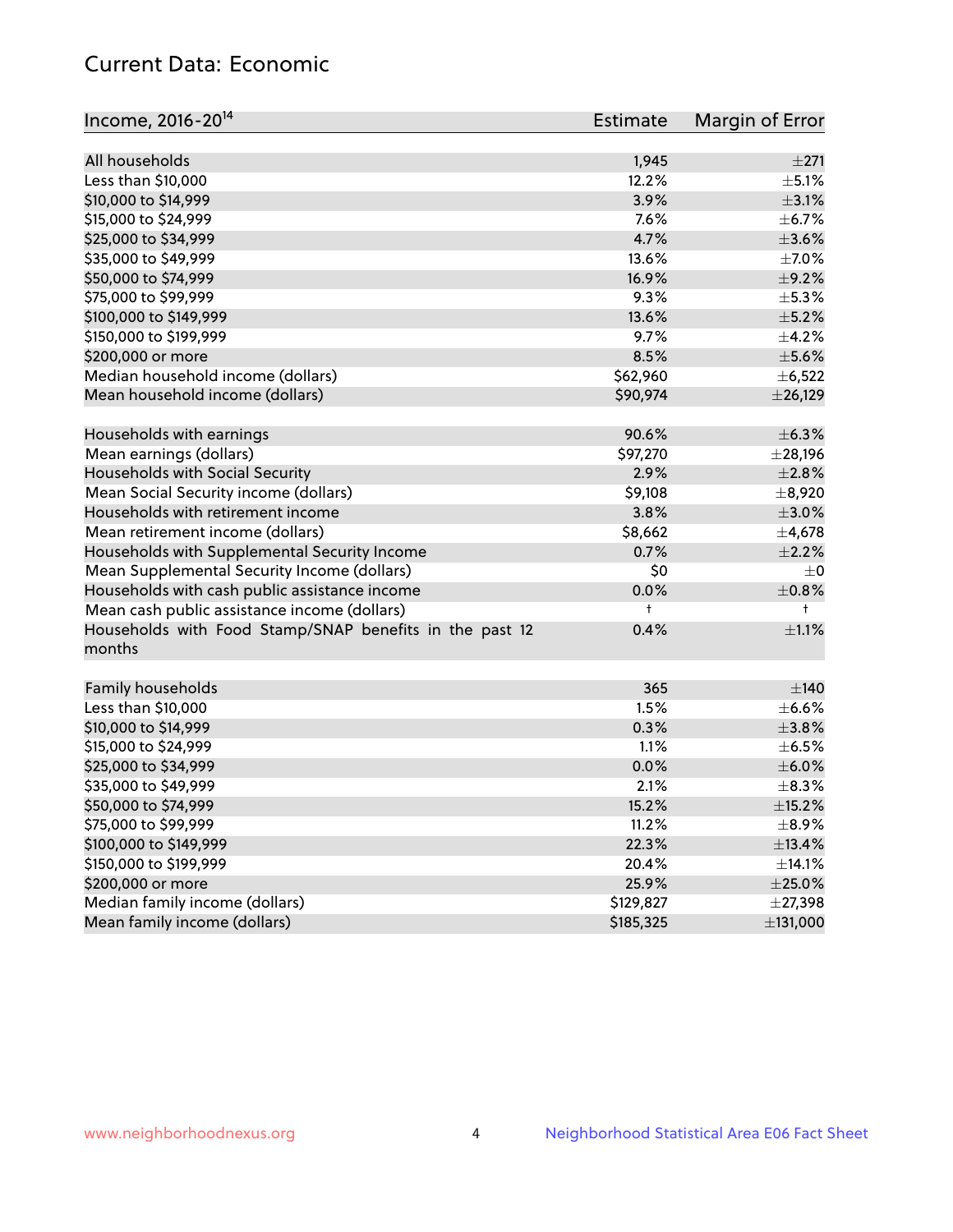# Current Data: Economic, continued...

| Income, 2016-20, continued <sup>15</sup>                                              | <b>Estimate</b> | <b>Margin of Error</b> |
|---------------------------------------------------------------------------------------|-----------------|------------------------|
|                                                                                       |                 |                        |
| Nonfamily households                                                                  | 1,579           | $\pm 270$              |
| Median nonfamily income (dollars)                                                     | \$49,111        | ±6,582                 |
| Mean nonfamily income (dollars)                                                       | \$68,746        | ±10,732                |
| Median earnings for workers (dollars)                                                 | \$35,557        | $\pm$ 5,108            |
| Median earnings for male full-time, year-round workers                                | \$71,554        | ± 6,787                |
| (dollars)                                                                             |                 |                        |
| Median earnings for female full-time, year-round workers<br>(dollars)                 | \$57,022        | ±6,649                 |
| Per capita income (dollars)                                                           | \$41,009        | ±10,636                |
| Families Below Poverty Level, 2016-20 <sup>16</sup>                                   | <b>Estimate</b> | <b>Margin of Error</b> |
|                                                                                       |                 |                        |
| <b>All Families</b>                                                                   | 365             | $\pm$ 140              |
| Percent below poverty                                                                 | 2.9%            | ±6.7%                  |
| Families with related children under 18 years                                         | 58              | $\pm$ 58               |
| Percent below poverty                                                                 | 7.0%            | ±48.7%                 |
| Families with related children under 5 years only                                     | 20              | $\pm$ 51               |
| Percent below poverty                                                                 | 19.8%           | ±129.6%                |
|                                                                                       |                 |                        |
| Married couple families                                                               | 290             | $\pm$ 134              |
| Percent below poverty                                                                 | 2.5%<br>38      | ±7.8%<br>$\pm$ 44      |
| Married couple families with related children under 18 years<br>Percent below poverty | 10.6%           | ±45.4%                 |
| Married couple families with related children under 5 years                           | 20              | ±41                    |
| Percent below poverty                                                                 | 19.8%           | ±78.0%                 |
|                                                                                       |                 |                        |
| Families with female householder, no spouse present                                   | 28              | $\pm$ 37               |
| Percent below poverty                                                                 | 4.0%            | ±49.1%                 |
| Families with female householder, no spouse present with                              | 20              | $\pm$ 32               |
| related children under 18 years                                                       |                 |                        |
| Percent below poverty                                                                 | 0.0%            | ±79.3%                 |
| Families with female householder, no spouse present with                              | 0               | $\pm 22$               |
| related children under 5 years                                                        |                 |                        |
| Percent below poverty                                                                 | $\ddagger$      | $\ddagger$             |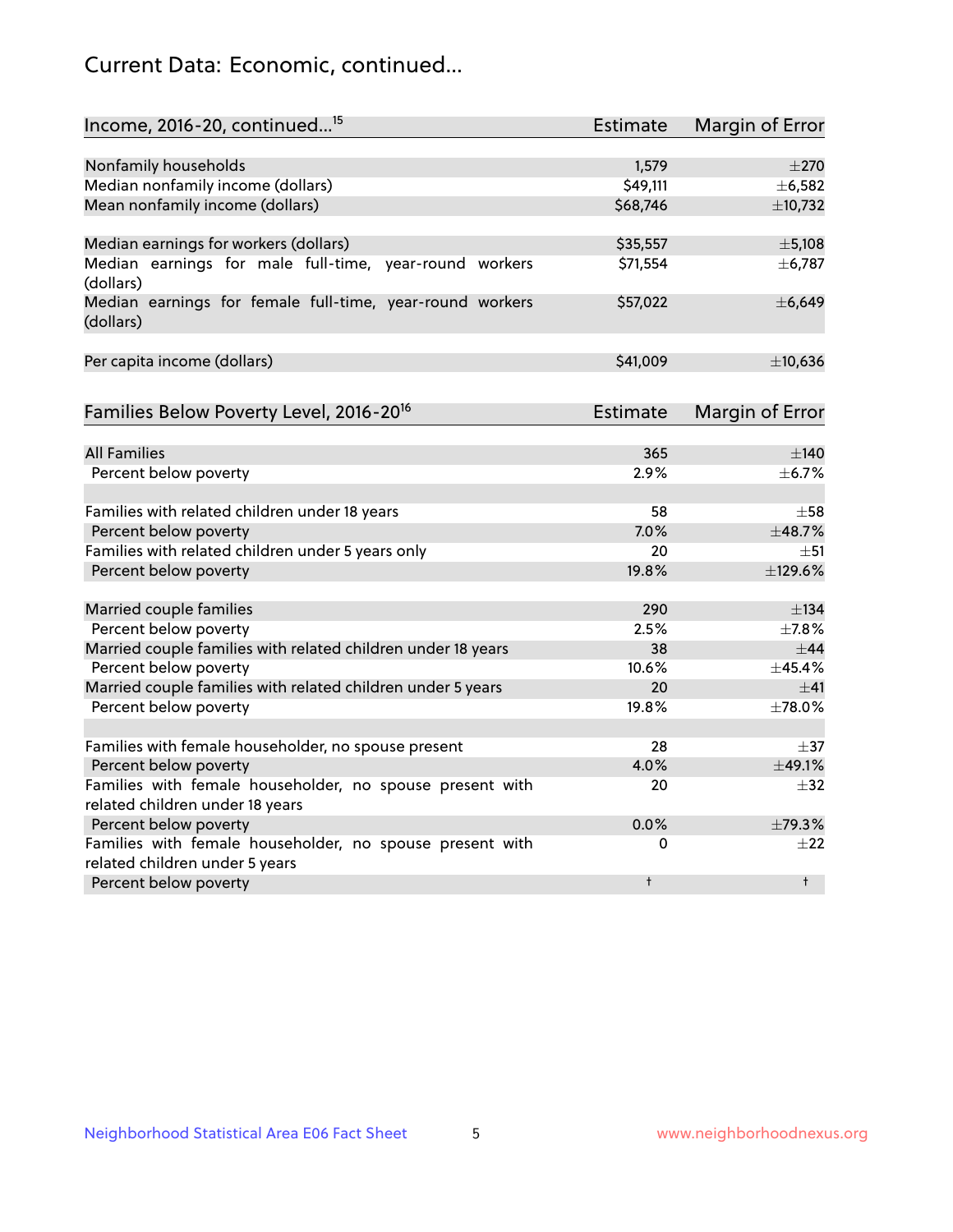# Current Data: Economic, continued...

| People Below Poverty Level, 2016-20 <sup>17</sup> | <b>Estimate</b> | Margin of Error |
|---------------------------------------------------|-----------------|-----------------|
|                                                   |                 |                 |
| Total population                                  | 3,889           | $\pm 649$       |
| Percent below poverty                             | 33.5%           | $\pm$ 10.1%     |
| Population under 18 years                         | 110             | ±106            |
| Percent below poverty                             | 3.4%            | ±49.3%          |
| Population 18 years and over                      | 3,779           | $\pm 650$       |
| Percent below poverty                             | 34.4%           | ±10.9%          |
| Population 18 to 64 years                         | 3,725           | $\pm 648$       |
| Percent below poverty                             | 34.5%           | $\pm$ 11.0%     |
| Population 65 years and over                      | 54              | $\pm$ 54        |
| Percent below poverty                             | 27.5%           | $\pm$ 57.1%     |

| Poverty by Race/Ethnicity, 2016-20 <sup>18</sup> | <b>Estimate</b> | Margin of Error |
|--------------------------------------------------|-----------------|-----------------|
|                                                  |                 |                 |
| Non-Hispanic White population                    | 1,764           | $\pm$ 449       |
| Percent below poverty                            | 23.8%           | ±12.8%          |
| <b>Black population</b>                          | 797             | $\pm$ 323       |
| Percent below poverty                            | 27.3%           | ±18.6%          |
| Asian population                                 | 1,017           | $\pm$ 426       |
| Percent below poverty                            | 59.7%           | $\pm$ 19.5%     |
| Hispanic or Latino population                    | 245             | ±128            |
| Percent below poverty                            | 25.4%           | $\pm 25.8\%$    |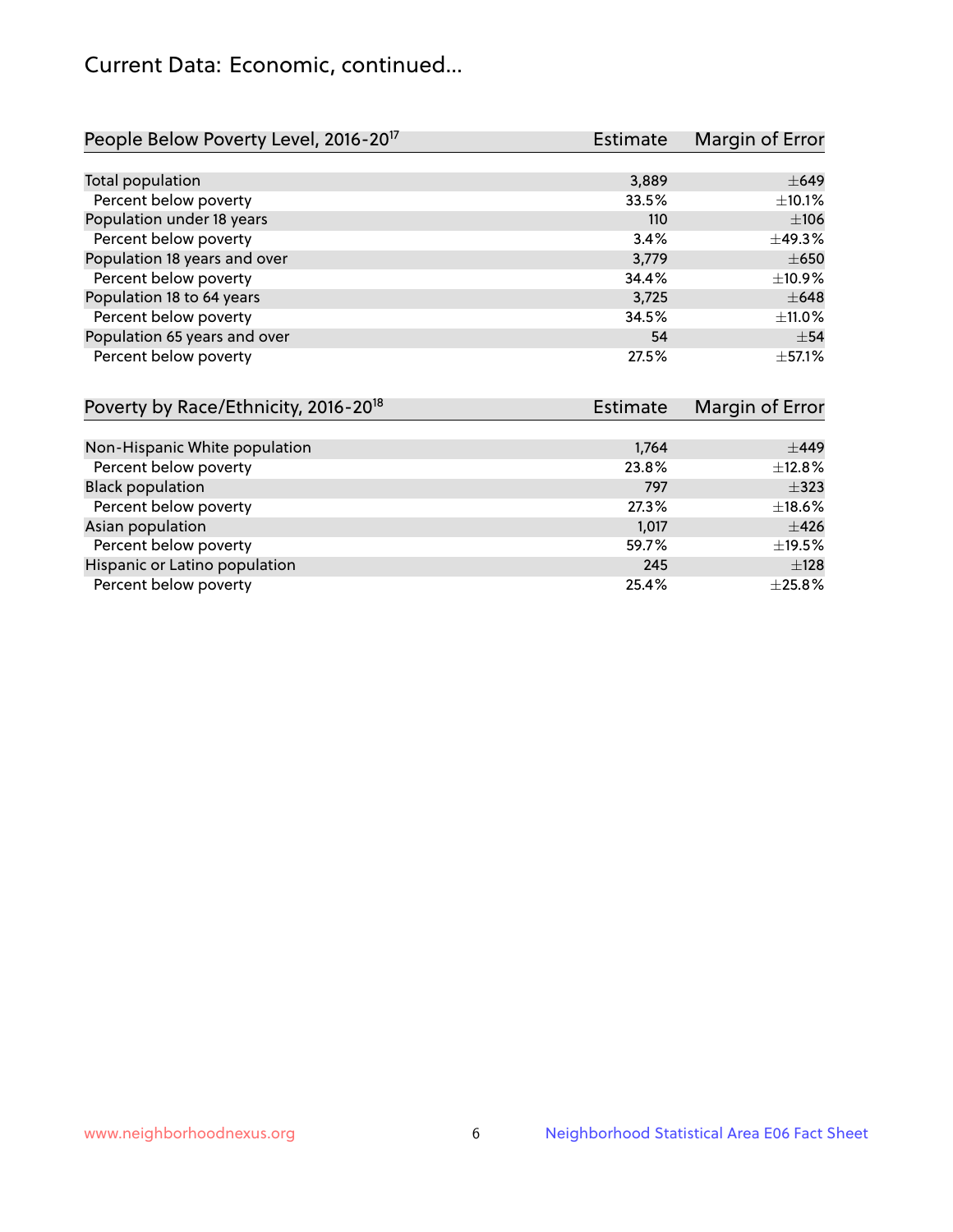# Current Data: Employment

| Employment Status, 2016-20 <sup>19</sup>                      | <b>Estimate</b> | Margin of Error |
|---------------------------------------------------------------|-----------------|-----------------|
|                                                               |                 |                 |
| Population 16 years and over                                  | 4,497           | $\pm 665$       |
| In labor force                                                | 66.4%           | $\pm$ 5.8%      |
| Civilian labor force                                          | 66.3%           | $\pm$ 5.8%      |
| Employed                                                      | 61.7%           | $\pm$ 5.9%      |
| Unemployed                                                    | 4.5%            | $\pm$ 3.2%      |
| <b>Armed Forces</b>                                           | 0.2%            | $\pm1.6\%$      |
| Not in labor force                                            | 33.6%           | ±6.8%           |
| Civilian labor force                                          | 2,980           | $\pm$ 512       |
| <b>Unemployment Rate</b>                                      | 6.9%            | ±4.8%           |
|                                                               |                 |                 |
| Females 16 years and over                                     | 1,715           | $\pm 356$       |
| In labor force                                                | 67.7%           | $\pm$ 7.9%      |
| Civilian labor force                                          | 67.3%           | $\pm 8.1\%$     |
| Employed                                                      | 61.2%           | $\pm$ 7.6%      |
| Own children of the householder under 6 years                 | 61              | $\pm 76$        |
|                                                               | 15.3%           | ±63.0%          |
| All parents in family in labor force                          |                 |                 |
| Own children of the householder 6 to 17 years                 | 49              | $\pm$ 58        |
| All parents in family in labor force                          | 91.3%           | ±61.1%          |
|                                                               |                 |                 |
| Industry, 2016-20 <sup>20</sup>                               | <b>Estimate</b> | Margin of Error |
| Civilian employed population 16 years and over                | 2,775           | $\pm$ 488       |
| Agriculture, forestry, fishing and hunting, and mining        | 0.0%            | $\pm$ 0.8%      |
| Construction                                                  | 2.2%            | $\pm 2.9\%$     |
| Manufacturing                                                 | 4.3%            | $\pm 3.0\%$     |
| Wholesale trade                                               | 4.7%            | $\pm 4.2\%$     |
| Retail trade                                                  | 5.7%            | $\pm 3.6\%$     |
| Transportation and warehousing, and utilities                 | 5.3%            | $\pm 3.6\%$     |
| Information                                                   | 6.4%            | $\pm 3.6\%$     |
| Finance and insurance, and real estate and rental and leasing | 4.2%            | $\pm 2.8\%$     |
| Professional, scientific, and management, and administrative  | 26.0%           | $\pm$ 6.9%      |
| and waste management services                                 |                 |                 |
| Educational services, and health care and social assistance   | 27.4%           | $\pm$ 7.9%      |
| Arts, entertainment, and recreation, and accommodation and    | 9.2%            | $\pm$ 5.7%      |
| food services                                                 |                 |                 |
| Other services, except public administration                  | 1.6%            | $\pm 1.8\%$     |
| Public administration                                         | 2.9%            | $\pm$ 2.4%      |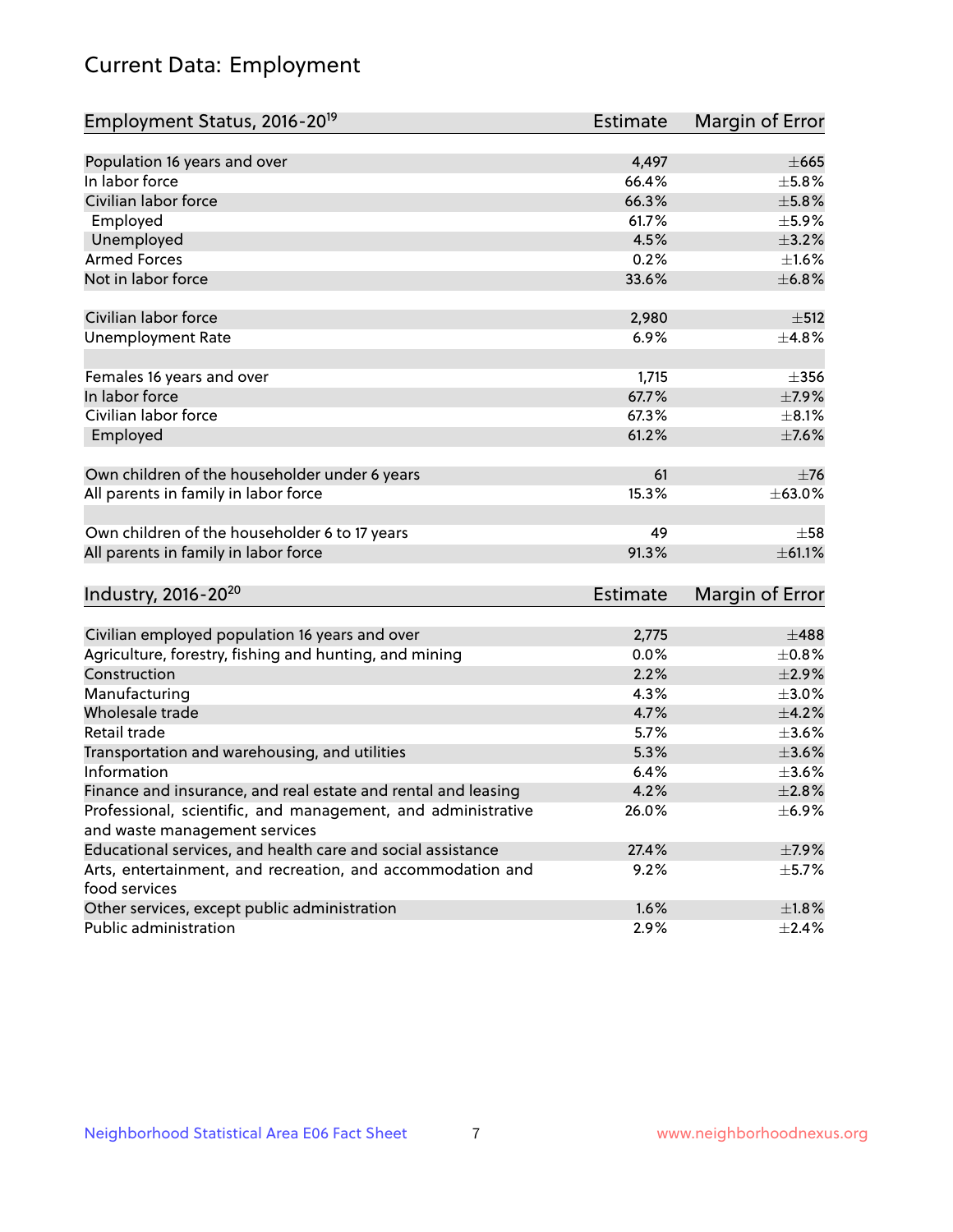# Current Data: Employment, continued...

| Occupation, 2016-20 <sup>21</sup>                                                                       | Estimate | Margin of Error |
|---------------------------------------------------------------------------------------------------------|----------|-----------------|
| Civilian employed population 16 years and over                                                          | 2,775    | $\pm 488$       |
| Management, business, science, and arts occupations                                                     | 70.9%    | $\pm$ 9.5%      |
| Service occupations                                                                                     | 8.1%     | $\pm 4.5\%$     |
| Sales and office occupations                                                                            | 16.1%    | $\pm$ 5.6%      |
| Natural resources, construction, and maintenance occupations                                            | 0.6%     | $\pm 1.3\%$     |
| Production, transportation, and material moving occupations                                             | 4.3%     | ±3.4%           |
| Class of Worker, 2016-20 <sup>22</sup>                                                                  | Estimate | Margin of Error |
| Civilian employed population 16 years and over                                                          | 2,775    | $\pm 488$       |
| Private wage and salary workers                                                                         | 75.5%    | $\pm$ 6.7%      |
| Government workers                                                                                      | 18.9%    | $\pm$ 7.5%      |
| Self-employed in own not incorporated business workers                                                  | 5.2%     | $\pm$ 4.9%      |
| Unpaid family workers                                                                                   | 0.3%     | $\pm 1.2\%$     |
|                                                                                                         |          |                 |
| Job Flows, 2019 <sup>23</sup>                                                                           |          | 2019            |
| Total Jobs in Neighborhood Statistical Area                                                             |          | 6,187           |
| Held by residents of Neighborhood Statistical Area                                                      |          | 1.0%            |
| Held by non-residents of Neighborhood Statistical Area                                                  |          | 99.0%           |
| Jobs by Industry Sector, 2019 <sup>24</sup>                                                             |          | 2019            |
| Total Jobs in Neighborhood Statistical Area                                                             |          | 6,187           |
| <b>Goods Producing sectors</b>                                                                          |          | 2.1%            |
| Trade, Transportation, and Utilities sectors                                                            |          | 16.9%           |
| All Other Services sectors                                                                              |          | 80.9%           |
| Total Jobs in Neighborhood Statistical<br>held<br>by<br>Area<br>Neighborhood Statistical Area residents |          | 61              |
| <b>Goods Producing sectors</b>                                                                          |          | 1.6%            |
| Trade, Transportation, and Utilities sectors                                                            |          | 18.0%           |
| All Other Services sectors                                                                              |          | 80.3%           |
| Jobs by Earnings, 2019 <sup>25</sup>                                                                    |          | 2019            |
| Total Jobs in Neighborhood Statistical Area                                                             |          | 6,187           |
| Jobs with earnings \$1250/month or less                                                                 |          | 17.7%           |
| Jobs with earnings \$1251/month to \$3333/month                                                         |          | 28.1%           |
| Jobs with earnings greater than \$3333/month                                                            |          | 54.2%           |
| Neighborhood Statistical<br>Jobs<br>in<br>Area<br>held<br>by<br>Total                                   |          | 61              |
| Neighborhood Statistical Area residents                                                                 |          |                 |
| Jobs with earnings \$1250/month or less                                                                 |          | 19.7%           |
| Jobs with earnings \$1251/month to \$3333/month                                                         |          | 23.0%           |
| Jobs with earnings greater than \$3333/month                                                            |          | 57.4%           |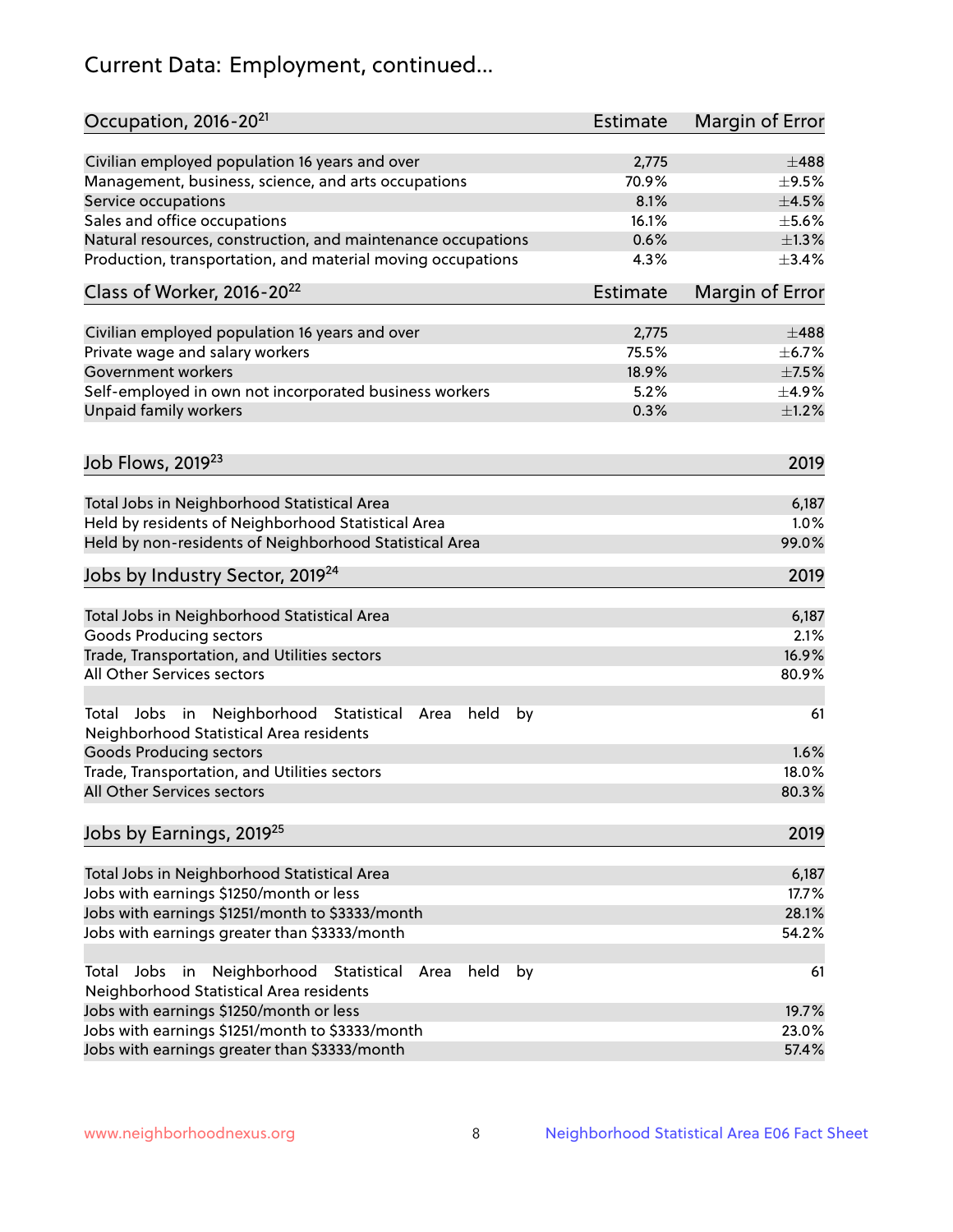# Current Data: Employment, continued...

| Jobs by Age of Worker, 2019 <sup>26</sup>                                                      | 2019  |
|------------------------------------------------------------------------------------------------|-------|
|                                                                                                |       |
| Total Jobs in Neighborhood Statistical Area                                                    | 6,187 |
| Jobs with workers age 29 or younger                                                            | 25.1% |
| Jobs with workers age 30 to 54                                                                 | 59.7% |
| Jobs with workers age 55 or older                                                              | 15.2% |
|                                                                                                |       |
| Total Jobs in Neighborhood Statistical Area held by<br>Neighborhood Statistical Area residents | 61    |
| Jobs with workers age 29 or younger                                                            | 39.3% |
| Jobs with workers age 30 to 54                                                                 | 52.5% |
| Jobs with workers age 55 or older                                                              | 8.2%  |

### Current Data: Education

| School Enrollment, 2016-20 <sup>27</sup>       | Estimate | Margin of Error |
|------------------------------------------------|----------|-----------------|
|                                                |          |                 |
| Population 3 years and over enrolled in school | 2,361    | $\pm$ 541       |
| Nursery school, preschool                      | 0.5%     | $\pm$ 0.8%      |
| Kindergarten                                   | 0.0%     | $\pm$ 0.7%      |
| Elementary school (grades 1-8)                 | 1.3%     | $+2.2%$         |
| High school (grades 9-12)                      | 1.4%     | $\pm$ 1.8%      |
| College or graduate school                     | 96.8%    | $\pm$ 8.6%      |

| Estimate | Margin of Error |
|----------|-----------------|
|          |                 |
| 2,503    | $\pm 460$       |
| 0.3%     | $\pm 1.9\%$     |
| 0.9%     | $\pm 2.3\%$     |
| 5.2%     | $\pm$ 4.3%      |
| 8.9%     | $\pm$ 4.9%      |
| 4.2%     | $\pm 3.0\%$     |
| 43.1%    | $\pm$ 10.1%     |
| 37.3%    | $\pm$ 8.1%      |
|          |                 |
| 98.8%    | $\pm 1.8\%$     |
| 80.4%    | $\pm$ 7.6%      |
|          |                 |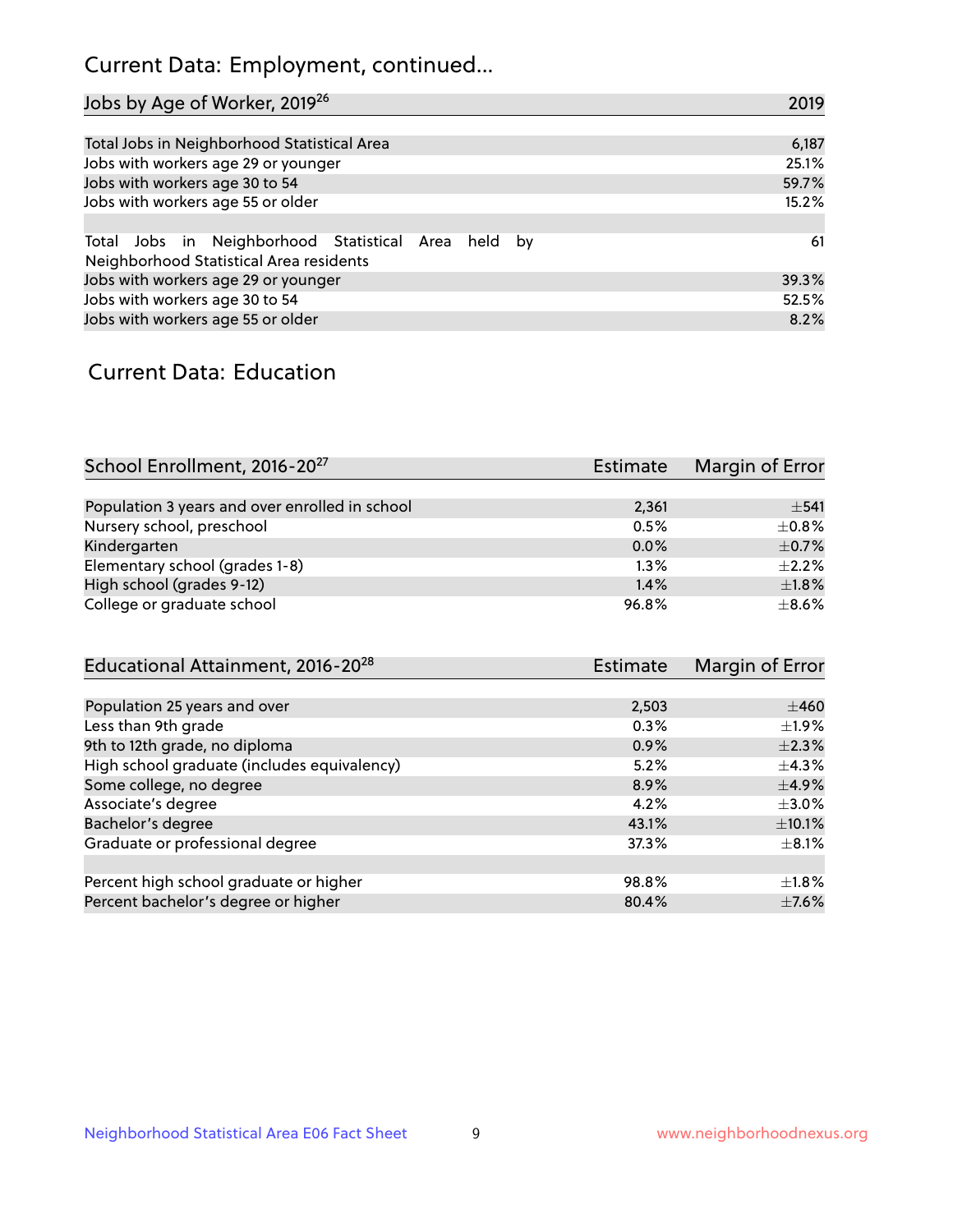# Current Data: Housing

| Households by Type, 2016-20 <sup>29</sup>            | <b>Estimate</b> | Margin of Error |
|------------------------------------------------------|-----------------|-----------------|
|                                                      |                 |                 |
| Total households                                     | 1,945           | ±271            |
| Family households (families)                         | 18.8%           | ±6.7%           |
| With own children under 18 years                     | 3.0%            | $\pm 2.7\%$     |
| Married-couple family                                | 14.9%           | $\pm$ 6.5%      |
| With own children of the householder under 18 years  | 2.0%            | $\pm 2.1\%$     |
| Male householder, no spouse present, family          | 2.4%            | $\pm 2.6\%$     |
| With own children of the householder under 18 years  | 0.0%            | $\pm 0.8\%$     |
| Female householder, no spouse present, family        | 1.5%            | $\pm 1.8\%$     |
| With own children of the householder under 18 years  | 1.0%            | $\pm$ 1.4%      |
| Nonfamily households                                 | 81.2%           | $\pm 8.0\%$     |
| Householder living alone                             | 53.5%           | ±10.9%          |
| 65 years and over                                    | $1.0\%$         | $\pm$ 1.4%      |
| Households with one or more people under 18 years    | 3.0%            | $\pm 2.2\%$     |
| Households with one or more people 65 years and over | 2.3%            | $\pm 2.1\%$     |
|                                                      |                 |                 |
| Average household size                               | 1.98            | $\pm$ 0.19      |
| Average family size                                  | 2.46            | $\pm$ 0.21      |
| Housing Occupancy, 2016-20 <sup>30</sup>             | <b>Estimate</b> | Margin of Error |
| Total housing units                                  | 2,342           | ±271            |
| Occupied housing units                               | 83.0%           | $\pm$ 6.5%      |
| Vacant housing units                                 | 17.0%           | $\pm$ 7.2%      |
|                                                      |                 |                 |
| Homeowner vacancy rate                               | 2.4             | $\pm$ 5.5       |
| Rental vacancy rate                                  | 7.5             | $+5.5$          |
| Units in Structure, 2016-20 <sup>31</sup>            | Estimate        | Margin of Error |
| Total housing units                                  | 2,342           | $\pm 271$       |
| 1-unit, detached                                     | 9.6%            | $\pm$ 7.6%      |
|                                                      | 4.0%            | $\pm$ 3.4%      |
| 1-unit, attached                                     |                 | $\pm 2.4\%$     |
| 2 units                                              | 2.4%            |                 |
| 3 or 4 units                                         | 1.9%            | $\pm 2.2\%$     |
| 5 to 9 units                                         | 2.0%            | $\pm 2.6\%$     |
| 10 to 19 units                                       | 0.6%            | ±1.0%           |
| 20 or more units                                     | 79.4%           | ±4.7%           |
| Mobile home                                          | 0.0%            | $\pm$ 0.7%      |
| Boat, RV, van, etc.                                  | $0.0\%$         | $\pm$ 0.7%      |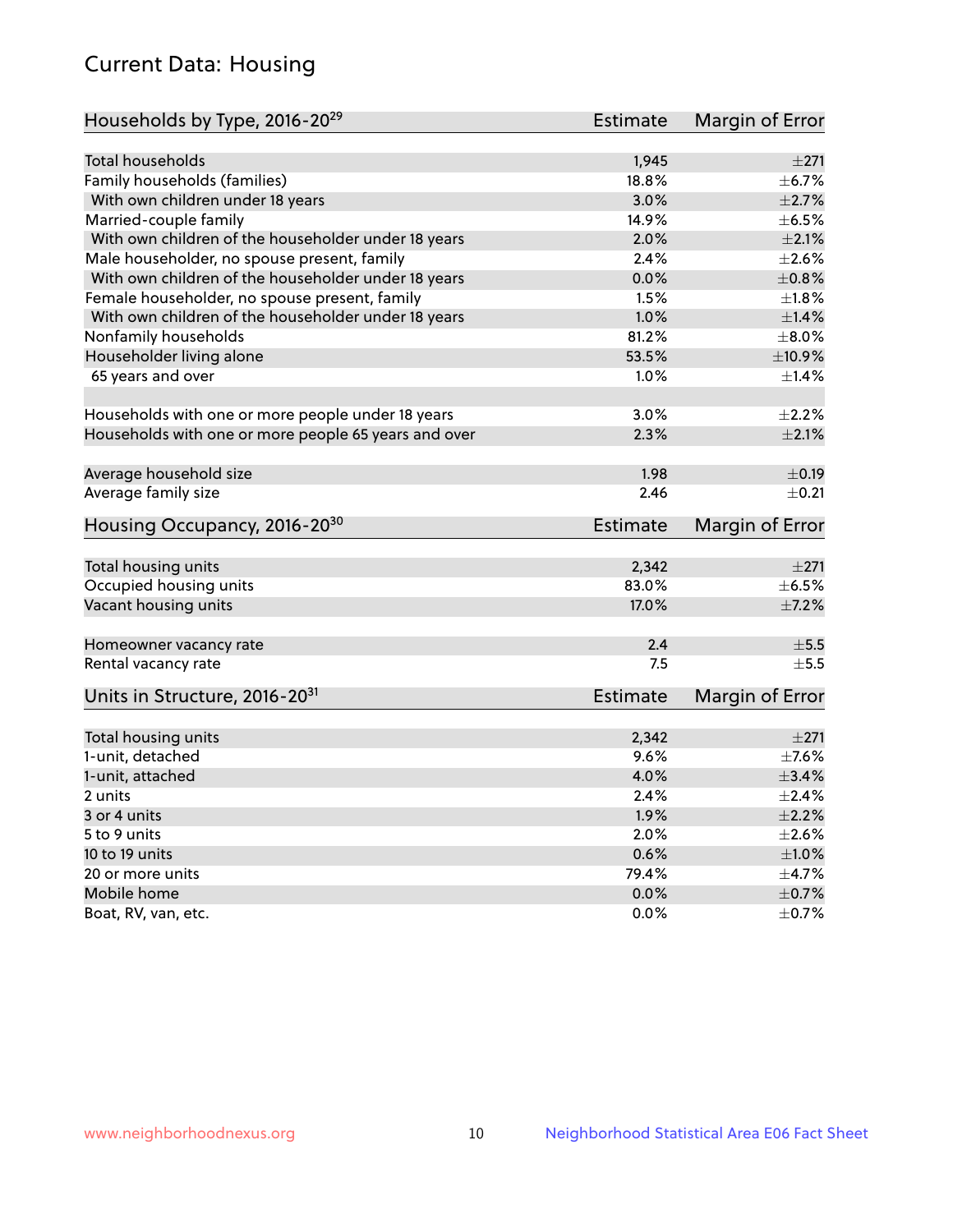# Current Data: Housing, continued...

| Year Structure Built, 2016-20 <sup>32</sup>    | <b>Estimate</b> | <b>Margin of Error</b>  |
|------------------------------------------------|-----------------|-------------------------|
| Total housing units                            | 2,342           | $\pm 271$               |
| Built 2014 or later                            | 23.5%           | $\pm$ 8.4%              |
| Built 2010 to 2013                             | 9.6%            | ±3.8%                   |
| Built 2000 to 2009                             | 42.8%           | $\pm$ 6.1%              |
| Built 1990 to 1999                             | 10.0%           | ±6.3%                   |
| Built 1980 to 1989                             | 5.1%            | $\pm$ 3.8%              |
| Built 1970 to 1979                             | 1.0%            | ±1.9%                   |
| Built 1960 to 1969                             | 1.7%            | $\pm 2.4\%$             |
| Built 1950 to 1959                             | 2.3%            | $\pm 2.4\%$             |
| Built 1940 to 1949                             | 1.2%            | $\pm1.6\%$              |
| Built 1939 or earlier                          | 2.9%            | $\pm 2.5\%$             |
| Housing Tenure, 2016-2033                      | Estimate        | <b>Margin of Error</b>  |
|                                                |                 |                         |
| Occupied housing units                         | 1,945<br>29.9%  | $\pm 271$<br>$\pm$ 7.0% |
| Owner-occupied                                 | 70.1%           | $\pm$ 8.3%              |
| Renter-occupied                                |                 |                         |
| Average household size of owner-occupied unit  | 1.63            | $\pm$ 0.29              |
| Average household size of renter-occupied unit | 2.13            | $\pm$ 0.24              |
| Residence 1 Year Ago, 2016-20 <sup>34</sup>    | Estimate        | <b>Margin of Error</b>  |
| Population 1 year and over                     | 4,588           | $\pm 672$               |
| Same house                                     | 55.8%           | $\pm$ 6.0%              |
| Different house in the U.S.                    | 33.4%           | $\pm$ 6.5%              |
| Same county                                    | 12.8%           | ±4.3%                   |
| Different county                               | 20.6%           | $\pm$ 5.9%              |
| Same state                                     | 13.3%           | $\pm$ 5.0%              |
| Different state                                | 7.3%            | $\pm$ 3.7%              |
| Abroad                                         | 10.8%           | $\pm$ 8.7%              |
| Value of Housing Unit, 2016-20 <sup>35</sup>   | <b>Estimate</b> | Margin of Error         |
| Owner-occupied units                           | 581             | $\pm$ 158               |
| Less than \$50,000                             | 0.8%            | $\pm$ 7.6%              |
| \$50,000 to \$99,999                           | 3.5%            | ±10.4%                  |
| \$100,000 to \$149,999                         | 11.2%           | ±13.3%                  |
| \$150,000 to \$199,999                         | 19.8%           | ±14.9%                  |
| \$200,000 to \$299,999                         | 26.0%           | ±13.5%                  |
| \$300,000 to \$499,999                         | 27.7%           | ±13.7%                  |
| \$500,000 to \$999,999                         | 10.6%           | $\pm$ 15.0%             |
| \$1,000,000 or more                            | 0.3%            | $\pm 4.5\%$             |
| Mortgage Status, 2016-20 <sup>36</sup>         | <b>Estimate</b> | Margin of Error         |
| Owner-occupied units                           | 581             | ±158                    |
| Housing units with a mortgage                  | 75.5%           | ±19.3%                  |

Neighborhood Statistical Area E06 Fact Sheet 11 11 www.neighborhoodnexus.org

Housing units without a mortgage  $\pm 13.8\%$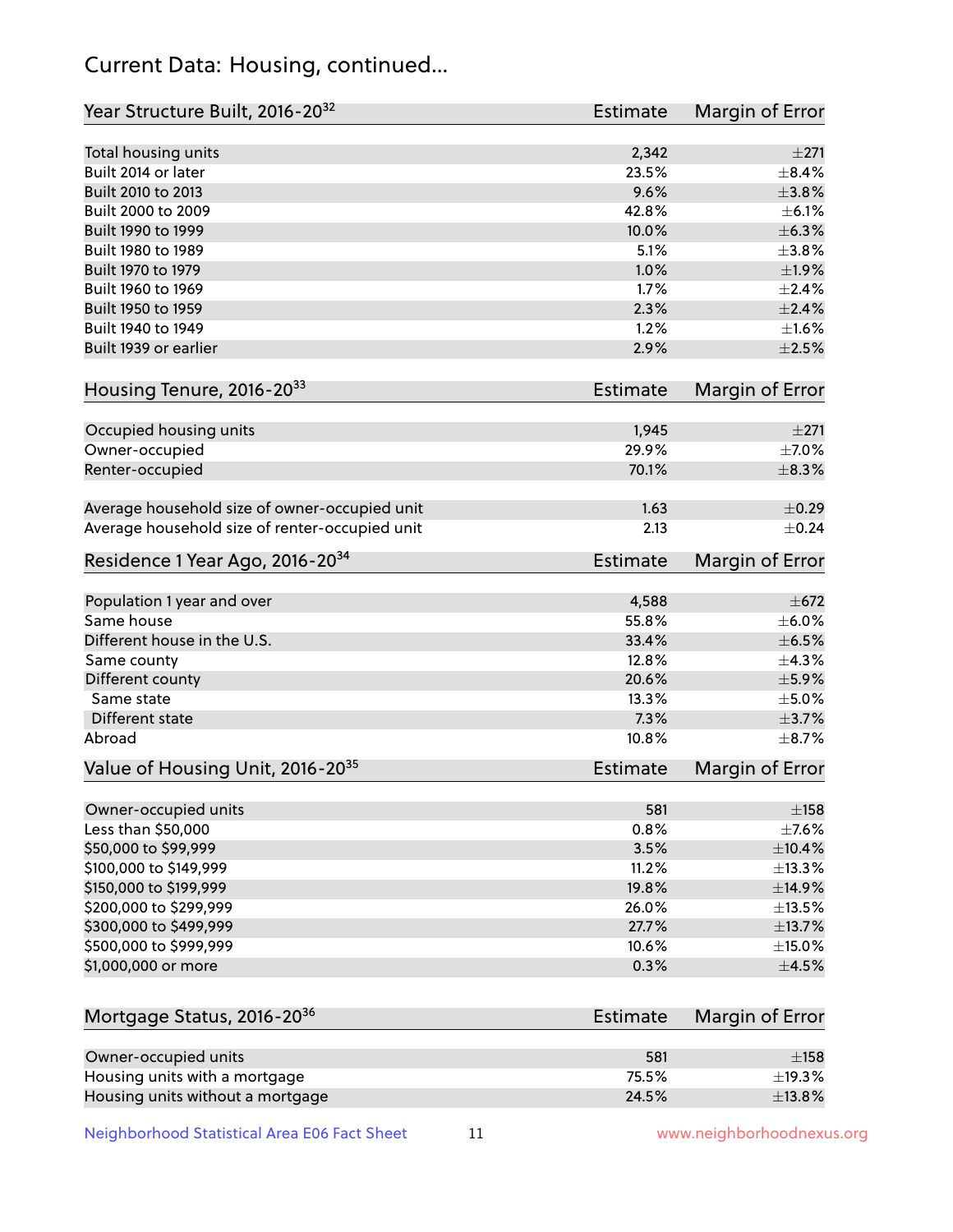# Current Data: Housing, continued...

| Selected Monthly Owner Costs, 2016-20 <sup>37</sup> | <b>Estimate</b> | Margin of Error |
|-----------------------------------------------------|-----------------|-----------------|
|                                                     |                 |                 |
| Housing units with a mortgage                       | 439             | ±164            |
| Less than \$300                                     | 0.0%            | $\pm$ 5.0%      |
| \$300 to \$499                                      | 0.0%            | $\pm$ 5.0%      |
| \$500 to \$999                                      | 5.7%            | ±13.9%          |
| \$1,000 to \$1,499                                  | 20.7%           | $\pm$ 18.1%     |
| \$1,500 to \$1,999                                  | 31.0%           | ±14.5%          |
| \$2,000 to \$2,999                                  | 26.8%           | $\pm$ 16.5%     |
| \$3,000 or more                                     | 15.8%           | $\pm 21.6\%$    |
|                                                     |                 |                 |
| Median (dollars)                                    | \$1,881         | $\pm$ 147       |
|                                                     |                 |                 |
| Housing units without a mortgage                    | 142             | $\pm$ 89        |
| Less than \$150                                     | 6.5%            | ±18.7%          |
| \$150 to \$249                                      | 0.0%            | $\pm$ 15.5%     |
| \$250 to \$349                                      | 0.0%            | $\pm$ 15.5%     |
| \$350 to \$499                                      | 1.6%            | ±13.9%          |
| \$500 to \$699                                      | 47.7%           | $\pm 39.5\%$    |
| \$700 or more                                       | 44.1%           | ±33.0%          |
|                                                     |                 |                 |
| Median (dollars)                                    | \$682           | $\pm$ 81        |

| Selected Monthly Owner Costs as a Percentage of | <b>Estimate</b> | Margin of Error |
|-------------------------------------------------|-----------------|-----------------|
| Household Income, 2016-20 <sup>38</sup>         |                 |                 |
|                                                 |                 |                 |
| Housing units with a mortgage <sup>39</sup>     | 424             | $\pm$ 184       |
| Less than 20.0 percent                          | 47.7%           | $\pm 21.8\%$    |
| 20.0 to 24.9 percent                            | 8.8%            | $\pm$ 16.2%     |
| 25.0 to 29.9 percent                            | 13.9%           | $\pm$ 16.8%     |
| 30.0 to 34.9 percent                            | 5.2%            | $\pm$ 6.3%      |
| 35.0 percent or more                            | 24.5%           | $\pm$ 15.0%     |
|                                                 |                 |                 |
| Housing units without a mortgage <sup>40</sup>  | 142             | $\pm$ 93        |
| Less than 10.0 percent                          | 44.9%           | $\pm$ 17.6%     |
| 10.0 to 14.9 percent                            | 10.1%           | $\pm 21.1\%$    |
| 15.0 to 19.9 percent                            | 26.8%           | ±36.9%          |
| 20.0 to 24.9 percent                            | $1.9\%$         | $\pm$ 13.1%     |
| 25.0 to 29.9 percent                            | 6.8%            | $\pm$ 15.0%     |
| 30.0 to 34.9 percent                            | $1.1\%$         | $\pm$ 11.4%     |
| 35.0 percent or more                            | 8.5%            | $\pm$ 18.3%     |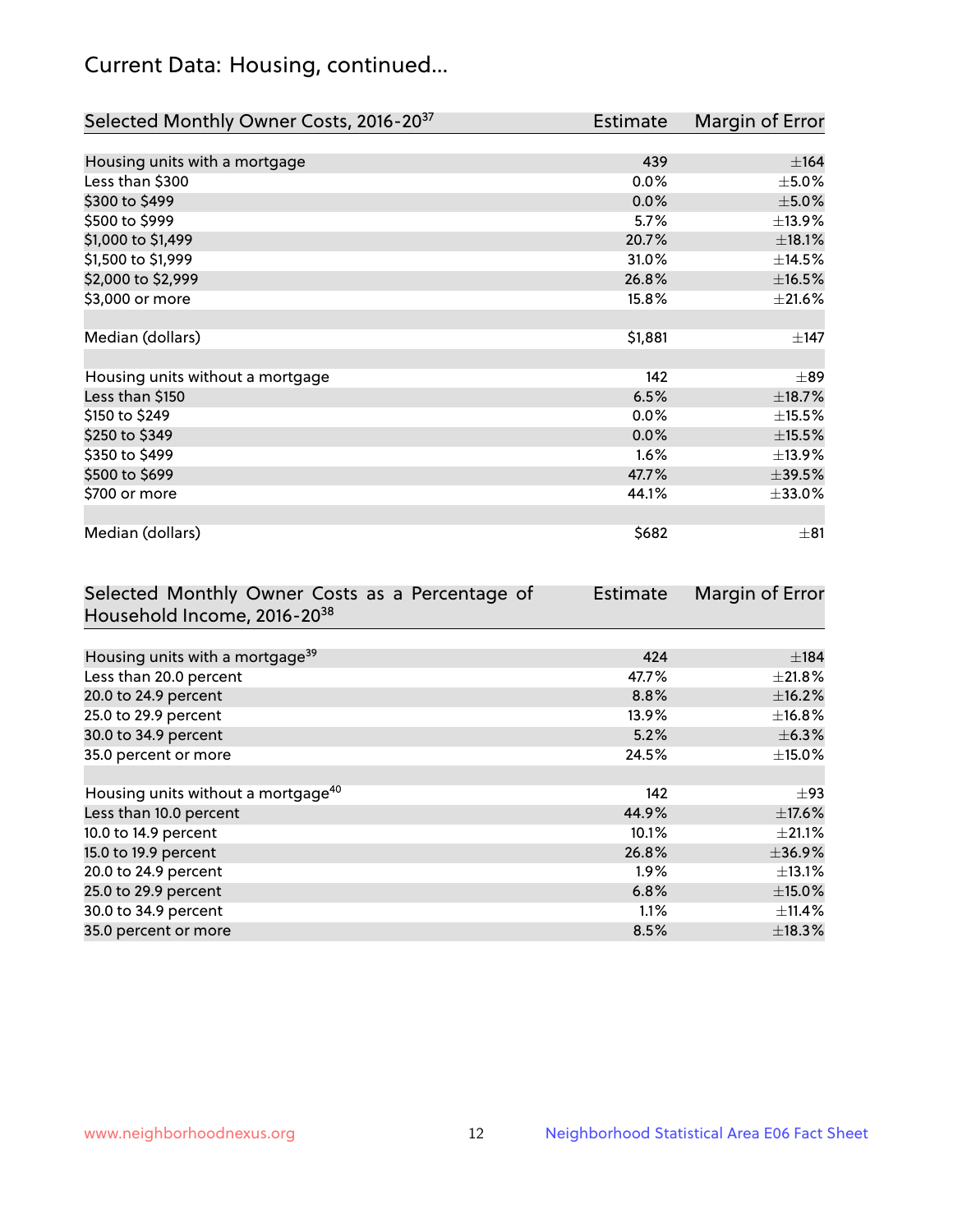# Current Data: Housing, continued...

| Gross Rent, 2016-20 <sup>41</sup>               | <b>Estimate</b> | Margin of Error |
|-------------------------------------------------|-----------------|-----------------|
|                                                 |                 |                 |
| Occupied units paying rent                      | 1,333           | $\pm 252$       |
| Less than \$200                                 | 0.0%            | $\pm 2.0\%$     |
| \$200 to \$499                                  | 2.0%            | $\pm$ 4.7%      |
| \$500 to \$749                                  | 2.8%            | ±4.8%           |
| \$750 to \$999                                  | 5.0%            | ±4.4%           |
| \$1,000 to \$1,499                              | 17.6%           | $\pm$ 8.0%      |
| \$1,500 to \$1,999                              | 37.2%           | $\pm$ 9.4%      |
| \$2,000 or more                                 | 35.3%           | ±13.8%          |
| Median (dollars)                                | \$1,803         | $\pm$ 83        |
|                                                 |                 |                 |
| No rent paid                                    | 30              | $\pm$ 43        |
|                                                 |                 |                 |
| Gross Rent as a Percentage of Household Income, | <b>Estimate</b> | Margin of Error |
| $2016 - 20^{42}$                                |                 |                 |
|                                                 |                 |                 |
| Occupied units paying rent <sup>43</sup>        | 1,241           | $\pm 301$       |
| Less than 15.0 percent                          | 9.8%            | $\pm$ 5.6%      |
| 15.0 to 19.9 percent                            | 11.5%           | $\pm$ 6.0%      |
| 20.0 to 24.9 percent                            | 12.0%           | $\pm$ 5.9%      |
| 25.0 to 29.9 percent                            | 5.4%            | $\pm$ 3.9%      |
| 30.0 to 34.9 percent                            | 6.5%            | $\pm$ 6.5%      |
| 35.0 percent or more                            | 54.7%           | $\pm$ 15.1%     |

# Current Data: Transportation

| Commuting to Work, 2016-20 <sup>44</sup>  | Estimate | Margin of Error |
|-------------------------------------------|----------|-----------------|
|                                           |          |                 |
| Workers 16 years and over                 | 2,728    | $\pm$ 453       |
| Car, truck, or van - drove alone          | 51.2%    | $\pm$ 7.5%      |
| Car, truck, or van - carpooled            | 4.3%     | ±3.8%           |
| Public transportation (excluding taxicab) | 7.5%     | ±4.3%           |
| Walked                                    | 16.2%    | $\pm$ 6.5%      |
| Other means                               | 3.0%     | $\pm 2.6\%$     |
| Worked at home                            | 17.8%    | $\pm 10.1\%$    |
|                                           |          |                 |
| Mean travel time to work (minutes)        | 21.2     | $\pm 1.6$       |

| Access to a Vehicle, 2016-20 <sup>45</sup> | Estimate | Margin of Error |
|--------------------------------------------|----------|-----------------|
|                                            |          |                 |
| Occupied housing units                     | 1,945    | $\pm 271$       |
| No vehicles available                      | 14.6%    | $+7.4%$         |
| 1 vehicle available                        | 56.7%    | ±11.3%          |
| 2 vehicles available                       | 22.5%    | $+6.4%$         |
| 3 or more vehicles available               | 6.2%     | $\pm$ 4.1%      |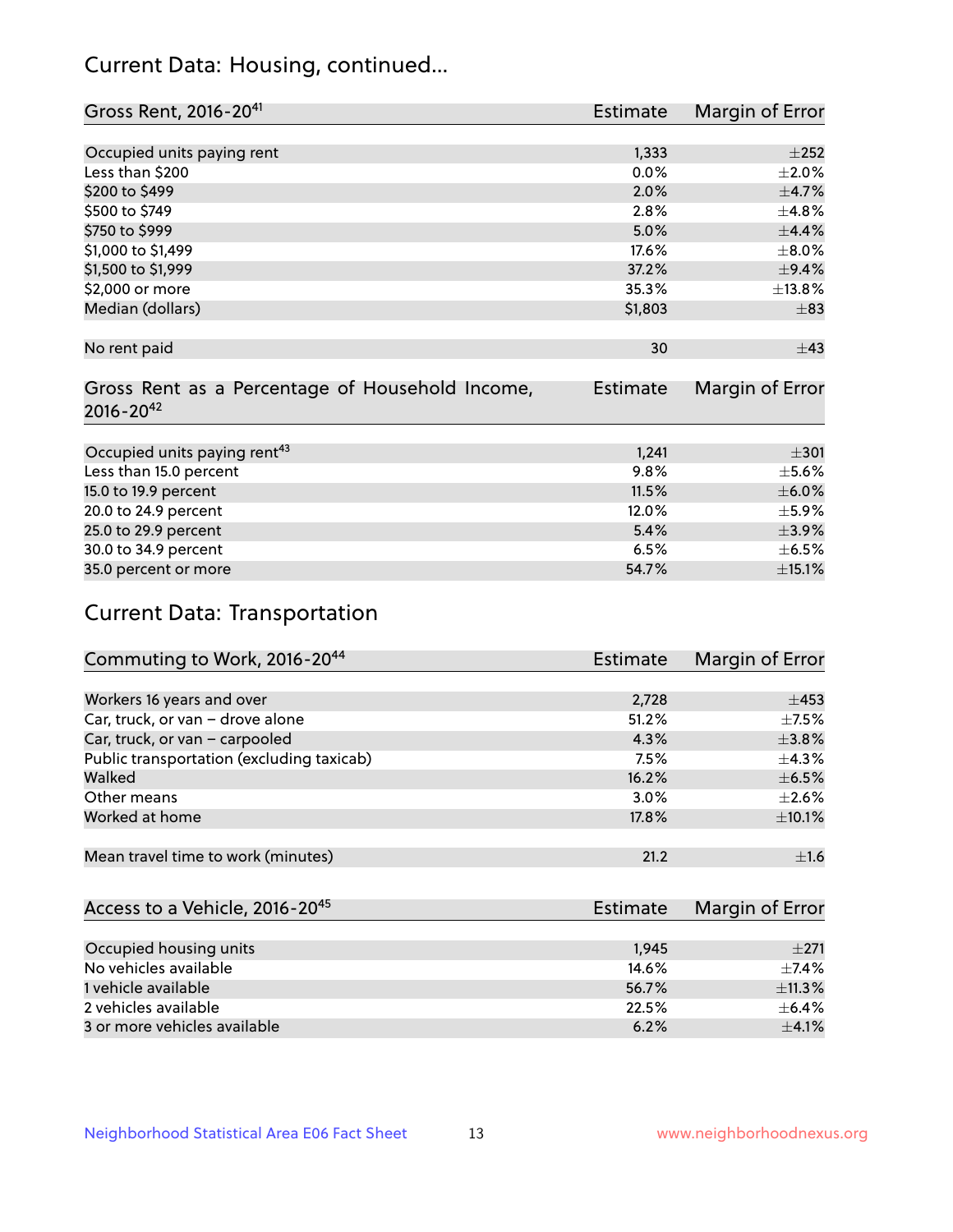# Current Data: Health

| Health Insurance coverage, 2016-2046                    | <b>Estimate</b> | Margin of Error |
|---------------------------------------------------------|-----------------|-----------------|
|                                                         |                 |                 |
| Civilian Noninstitutionalized Population                | 4,581           | $\pm$ 673       |
| With health insurance coverage                          | 92.6%           | $\pm$ 4.0%      |
| With private health insurance coverage                  | 90.3%           | $\pm$ 4.7%      |
| With public health coverage                             | 3.2%            | $\pm 1.9\%$     |
| No health insurance coverage                            | 7.4%            | $\pm$ 4.7%      |
| Civilian Noninstitutionalized Population Under 19 years | 229             | $\pm 229$       |
| No health insurance coverage                            | 3.6%            | $\pm$ 11.5%     |
|                                                         |                 |                 |
| Civilian Noninstitutionalized Population 19 to 64 years | 4,298           | $\pm 656$       |
| In labor force:                                         | 2,931           | $\pm$ 514       |
| Employed:                                               | 2,731           | $\pm 459$       |
| With health insurance coverage                          | 95.2%           | ±5.3%           |
| With private health insurance coverage                  | 93.7%           | ±5.3%           |
| With public coverage                                    | 2.1%            | $\pm 2.2\%$     |
| No health insurance coverage                            | 4.8%            | ±3.3%           |
|                                                         |                 |                 |
| Unemployed:                                             | 200             | $\pm 459$       |
| With health insurance coverage                          | 69.9%           | ±69.8%          |
| With private health insurance coverage                  | 66.2%           | ±13.5%          |
| With public coverage                                    | 3.7%            | $\pm$ 7.5%      |
| No health insurance coverage                            | 30.1%           | ±35.8%          |
|                                                         |                 |                 |
| Not in labor force:                                     | 1,367           | $\pm$ 338       |
| With health insurance coverage                          | 89.8%           | $\pm 10.1\%$    |
| With private health insurance coverage                  | 88.2%           | ±10.9%          |
| With public coverage                                    | 1.9%            | ±3.3%           |
| No health insurance coverage                            | 10.2%           | $\pm$ 9.6%      |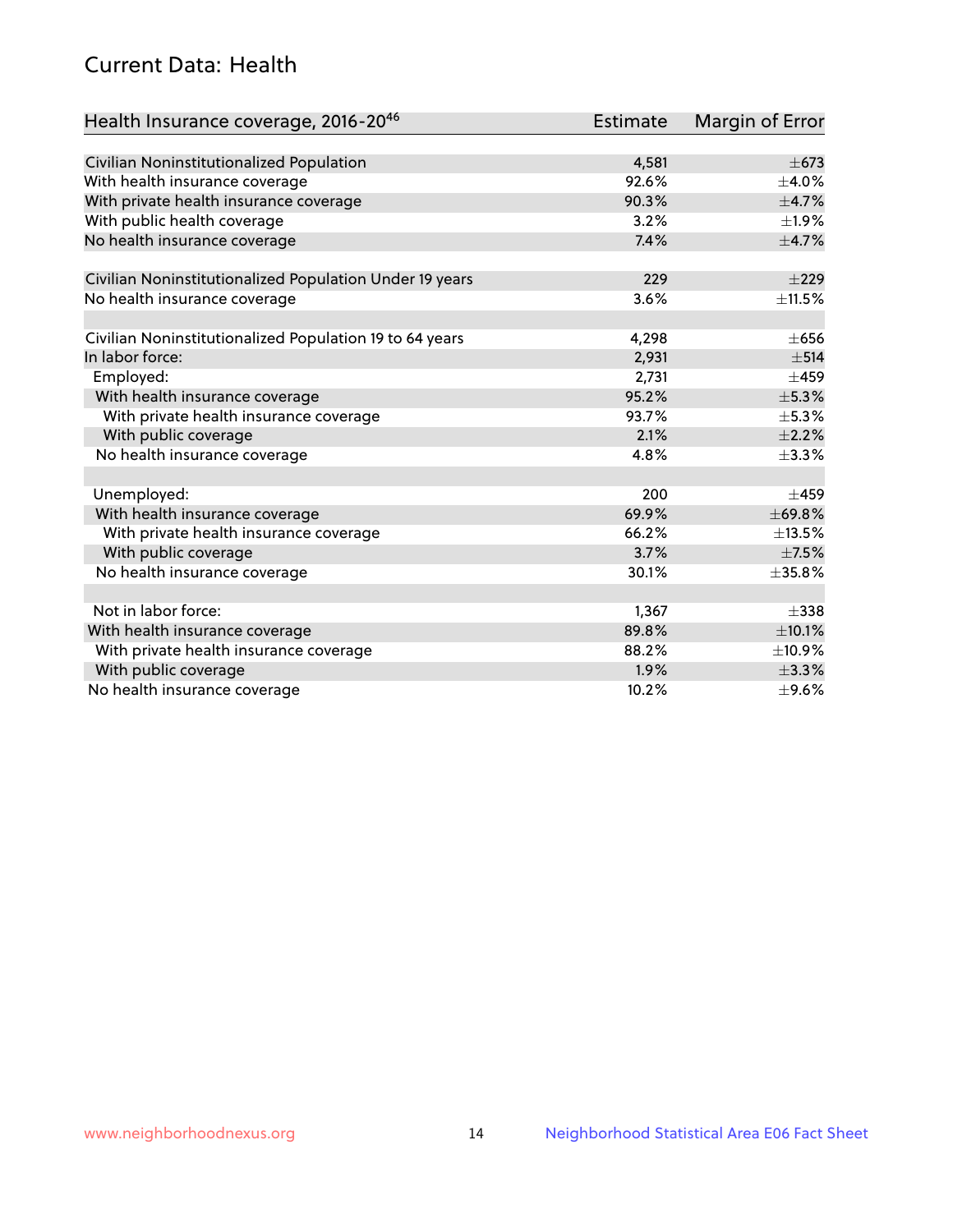#### Notes:

- 1. Source: U.S. Census Bureau, Decennial Census 2000, SF1 tables P8, P12; American Community Survey, tables B01001, B03002
- 2. This category includes Pacific Islanders, Native Americans and Alaska Natives, people who identify as some other race, and those who identify as bi/multi racial.
- 3. Source: U.S. Census Bureau, Decennial Census 2000, SF1 tables P15, P16, P18, P19; American Community Survey, tables B11001, B11005, B11003
- 4. Source: U.S. Census Bureau, Decennial Census 2000, SF3 table P37; American Community Survey, table B15002
- 5. Source: U.S. Census Bureau, Longitudinal Employer-Household Dynamics Residential Area Characteristics, Table JT01 (Primary Jobs); Workplace Area Characteristics, Table JT00 (All Jobs)
- 6. Source: U.S. Census Bureau, Decennial Census 2000, SF3 tables P52, P87; American Community Survey, tables B19001, B17001
- 7. Source: U.S. Census Bureau, Decennial Census 2000, SF1 tables H3, H4; American Community Survey, tables B25002, B25009
- 8. Source: U.S. Census Bureau, Decennial Census 2000, SF3 table H44; American Community Survey, tables B25044
- 9. Source: Atlanta Police Department, COBRA; U.S. Census Bureau, American Community Survey, table B01001
- 10. Source: U.S. Census Bureau, American Community Survey, table B01001
- 11. Source: U.S. Census Bureau, American Community Survey, table B03002
- 12. Source: U.S. Census Bureau, American Community Survey, table B05002
- 13. Source: U.S. Census Bureau, American Community Survey, table B05003
- 14. Source: U.S. Census Bureau, American Community Survey, tables B19001, B19025, B19051, B19061, B19055, B19065, B19059, B19069, B19056, B19066, B19057, B19067, B22001, B19101, B19127
- 15. Source: U.S. Census Bureau, American Community Survey, tables B19201, B19214, B20017, B19313
- 16. Source: U.S. Census Bureau, American Community Survey, table B17010
- 17. Source: U.S. Census Bureau, American Community Survey, tables B17001, B17006, B17021, B17007. Table totals may be lower than the total population, as they are based on the population for whom poverty status is determined.
- 18. Source: U.S. Census Bureau, American Community Survey, B17001H, B17001B, B17001D, B17001I. Table totals may be lower than the total population, as they are based on the population for whom poverty status is determined.
- 19. Source: U.S. Census Bureau, American Community Survey, tables B23001, B23008
- 20. Source: U.S. Census Bureau, American Community Survey, table C24030
- 21. Source: U.S. Census Bureau, American Community Survey, table C24010
- 22. Source: U.S. Census Bureau, American Community Survey, table B24080
- 23. Source: U.S. Census Bureau, Longitudinal Employer-Household Dynamics Origin-Destination Data, Tables JT00 Main and JT00 Aux
- 24. Source: U.S. Census Bureau, Longitudinal Employer-Household Dynamics Origin-Destination Data, Tables JT00 Main and JT00 Aux
- 25. Source: U.S. Census Bureau, Longitudinal Employer-Household Dynamics Origin-Destination Data, Tables JT00 Main and JT00 Aux
- 26. Source: U.S. Census Bureau, Longitudinal Employer-Household Dynamics Origin-Destination Data, Tables JT00 Main and JT00 Aux
- 27. Source: U.S. Census Bureau, American Community Survey, table B14001
- 28. Source: U.S. Census Bureau, American Community Survey, table B15002
- 29. Source: U.S. Census Bureau, American Community Survey, tables B11001, B11003, B11007, B11005, B09019
- 30. Source: U.S. Census Bureau, American Community Survey, tables B25002, B25003, B25004
- 31. Source: U.S. Census Bureau, American Community Survey, table B25024
- 32. Source: U.S. Census Bureau, American Community Survey, table B25034
- 33. Source: U.S. Census Bureau, American Community Survey, tables B25009, B25008, B25003
- 34. Source: U.S. Census Bureau, American Community Survey, table B07003
- 35. Source: U.S. Census Bureau, American Community Survey, table B25075. This value is self-reported and may differ from home values as determined by the County Tax Assessor.
- 36. Source: U.S. Census Bureau, American Community Survey, table B25081
- 37. Source: U.S. Census Bureau, American Community Survey, table B25087
- 38. Source: U.S. Census Bureau, American Community Survey, table B25091
- 39. Excludes units where Selected Monthly Owner Costs as a Percentage of Income cannot be computed.
- 40. Excludes units where Selected Monthly Owner Costs as a Percentage of Income cannot be computed.
- 41. Source: U.S. Census Bureau, American Community Survey, table B25063
- 42. Source: U.S. Census Bureau, American Community Survey, table B25070
- 43. Excludes units where Gross Rent as a Percentage of Income cannot be computed.
- 44. Source: U.S. Census Bureau, American Community Survey, tables B08101, B08013
- 45. Source: U.S. Census Bureau, American Community Survey, table B25044
- 46. Source: U.S. Census Bureau, American Community Survey, tables B18135, B27011

The dagger (†) symbol denotes values that cannot be computed.